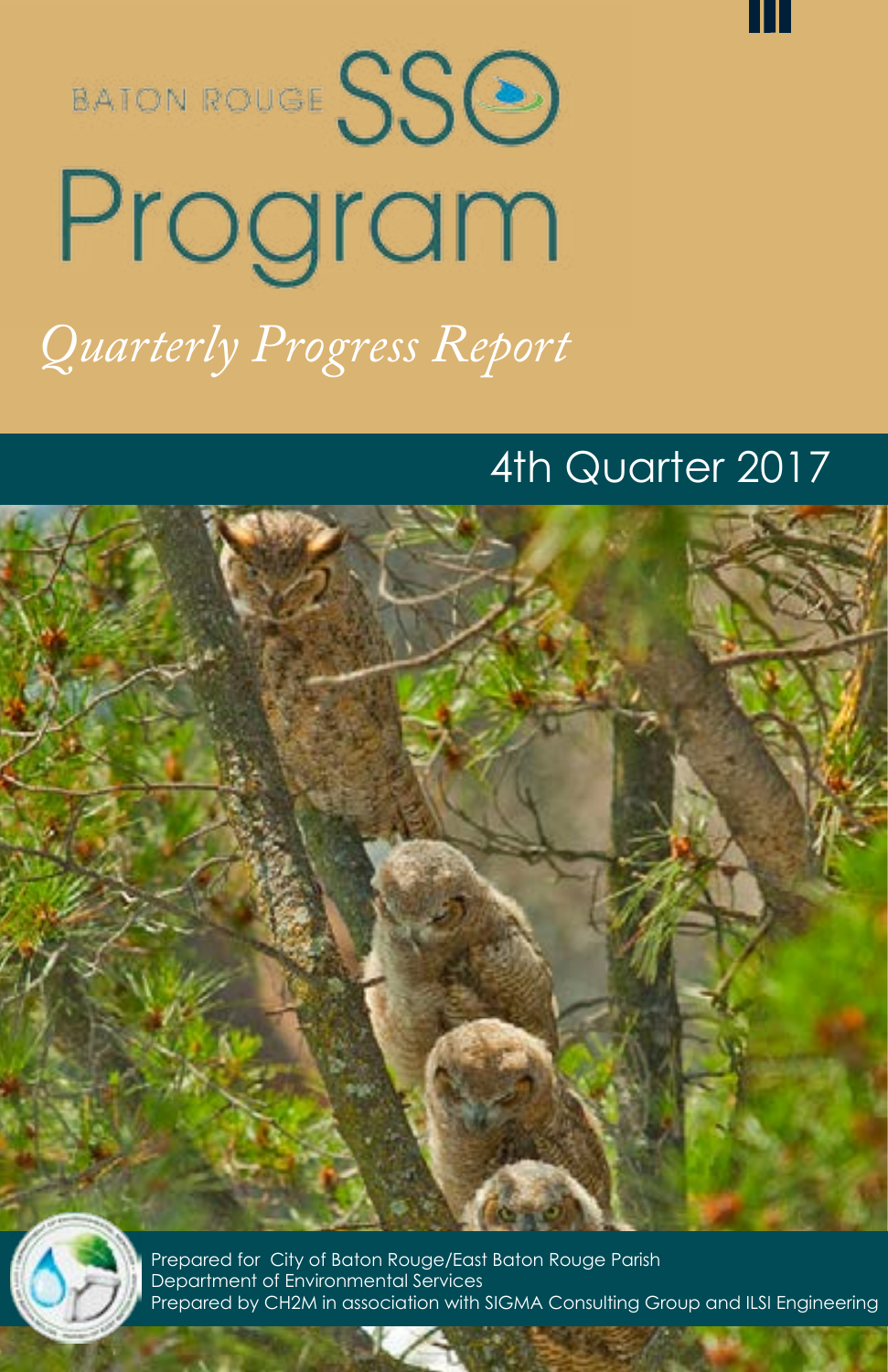

#### Sewer Systems Dos and Don'ts *Keeping Baton Rouge's sewer system healthy*

Sewer systems are an important part of every community– without them, raw sewage would be in the streets, our rivers and lakes would be polluted, and citizens and animals would be exposed to wastes that could lead to severe illness and even death.

So how can the sewer system be kept in good working order?

First, always be careful what you put down drains-over time, these items can block sewer lines, causing raw sewage to back-up into homes and businesses, streets, and waterways. Fixing these clogs can be very expensive.

Use a trash can, compost, or recycle bin to dispose of waste. Nothing but water used in day to day activities, such as dishwashers, restrooms, sinks, etc. should go down the drain.

Do not flush "flushable" wipes which do not disintegrate quickly down the drain and into the sewer system. Sink drains should only take in dirty water - no solids or grease.

These simple measures will help us maintain a healthy sewer system.

Did you know these items should not be sent down drains?

- Dirty diapers
	- Plastics<br>Paper napkins
- 
- 
- 
- Paper napkins Hair Medicine "Flushable" wipes- they ARE NOT flushable! Grease Band-aids
- 
- 
- Chewing gum
- Q-tips
- lce cream
	- Deceased pets

Do your part in keeping our sewer system healthy!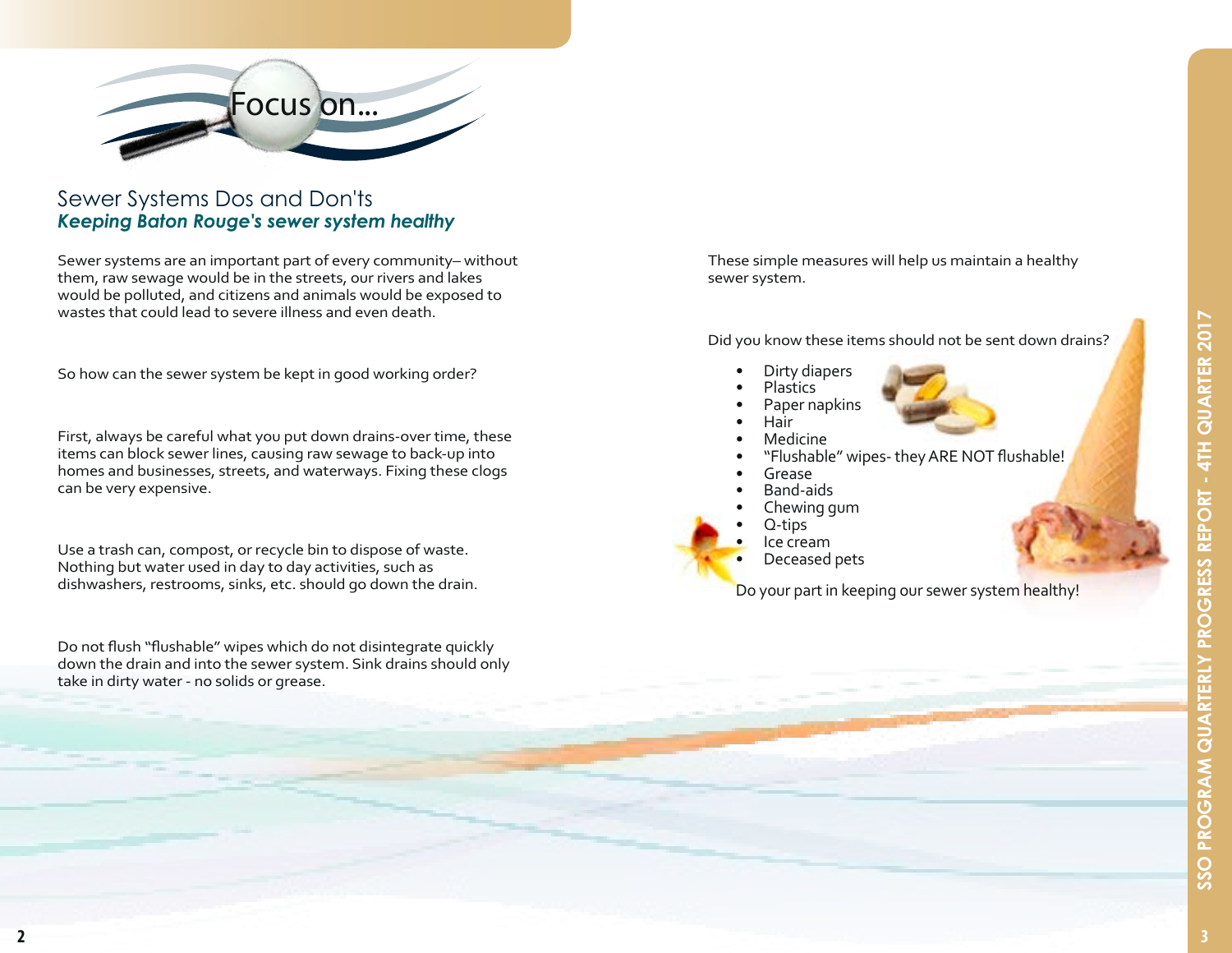# ACTIVE PROJECTS

|   | <b>Project Information</b>                                | <b>Consultant / Contractor</b> |                            |                                      | <b>Schedule Information</b>                  |                                |              |          |                                                  |
|---|-----------------------------------------------------------|--------------------------------|----------------------------|--------------------------------------|----------------------------------------------|--------------------------------|--------------|----------|--------------------------------------------------|
| # | <b>Name</b>                                               | <b>Type</b>                    | <b>DES</b><br>Project #    | <b>Design</b><br><b>Consultant</b>   | Const<br>Contractor                          | <b>Total Const</b><br>Contract | <b>Start</b> |          | <b>Advertise Ant. Funct</b><br>for Bids Complete |
|   | Sherwood Forest Blvd - Goodwood Blvd SAU                  | Capacity                       | 11-FM-MS-0005              | Forte & Tablada                      | <b>Boone Services</b>                        | \$10,586,000                   | 1/3/11       | 12/18/15 | 3/25/18                                          |
| 2 | Airline Hwy Pipeline Ph B                                 | Capacity                       | 10-GS-MS-007B Stantec      |                                      | Eutaw Const Co                               | $$14,232,168$  1/30/09         |              | 9/11/15  | 5/20/18                                          |
| 3 | Hooper Rd PSs Improvements                                | Capacity                       | 10-PS-MS-0048              | Stanley                              | Wharton-Smith, Inc.                          | \$12,957,610   5/3/10          |              | 5/6/16   | 5/25/18                                          |
|   | Lovett Rd - Greenwell Springs Rd SAU                      | Capacity                       | 10-FM-MS-0049              | SJB/Owen & White                     | <b>Grady Crawford</b>                        | \$13,755,721                   | 5/3/10       | 8/26/16  | 6/8/18                                           |
| 5 | Joor Rd - Greenwell Springs Rd SAU                        | Capacity                       |                            | 11-FM-MS-0023   TRC Engs/Digital Eng | <b>Grady Crawford</b>                        | \$6,300,680 4/18/11            |              | 9/2/16   | 6/1/18                                           |
| 6 | Multiple PSs - Hwy 61 - Plank Rd                          | Capacity                       | 11-PS-MS-0035              | <b>GEC</b>                           | Wharton-Smith, Inc.                          | \$4,791,000                    | 9/26/11      | 5/13/16  | 5/25/18                                          |
|   | NWWTP Odor Control & Sodium Hypochlorite                  | Master Plan                    | 13-TP-MS-047A              | <b>CDM Smith</b>                     | M. R. Pittman                                | \$9,990,000                    | $\bar{a}$    | 12/23/16 | 6/8/18                                           |
| 8 | NWWTP Sustainability Improvements                         | Master Plan                    | 13-TP-MS-0045              | <b>Buchart-Horn</b>                  | Wharton-Smith, Inc.                          | \$6,657,000                    |              | 9/16/16  | 6/1/18                                           |
|   | Flannery Rd - Florida Blvd Area Rehab (Ph 2)              | Rehab                          | 14-AR-MS-0034              | Rehab Pgm Team                       | Allen & LeBlanc                              | \$3,796,137                    | 6/30/14      | 1/20/17  | 7/19/18                                          |
|   | 10 Multiple PSs-Prescott Rd-Greenwell Springs Rd Capacity |                                | 11-PS-MS-0034              | <b>MWH</b>                           | McInnis Bros, Const                          | \$7,415,338 9/19/11            |              | 10/28/16 | 9/30/18                                          |
|   | Florida Blvd PSs Improvements                             | Capacity                       | 11-PS-MS-0003              | <b>Brown &amp; Caldwell</b>          | Wharton-Smith, Incl                          | \$19,497,000 1/28/1            |              | 7/15/16  | 11/15/18                                         |
|   | 12 ISCADA Master Plan                                     |                                | Master Plan 112-PS-MS-0021 | Prog. Mgmt Team                      | Tesco Controls, Inc   \$17,347,171   5/13/13 |                                |              | 6/8/12   | 11/30/18                                         |
|   | 13 NWWTP General Electrical Rehab                         | Master Plan                    | 13-TP-MS-047B              | CDM Smith                            | E. P. Breaux                                 | \$9,989,000                    |              | 2/24/17  | 12/15/18                                         |
|   | 14 N 38th St - Gus Young Ave Area Rehab                   | Rehab                          | 14-AR-MS-0035              | Rehab Pgm Team                       | Magnolia                                     | \$2,966,557                    | 8/29/14      | 3/31/17  | 8/13/18                                          |
|   | 15 NWWTP Pretreatment & Grit Removal Rehab                |                                | Master Plan 113-TP-MS-047D | CDM Smith                            | <b>WSI</b>                                   | \$7,116,000                    |              | 4/14/17  | 11/21/18                                         |
|   | 16 NWWTP Plantwide & Master SCADA                         | Master Plan                    | $13$ -TP-MS-047C           | <b>CDM Smith</b>                     | QDS                                          | \$2,290,000                    |              |          | 12/20/18                                         |
|   | 17 NWWTP Standby Generator                                | Master Plan                    | 13-TP-MS-045E              | <b>CDM Smith</b>                     | <b>State Contract</b>                        | \$2,000,000                    |              |          | 6/30/18                                          |
|   | 17 Total Projects Under Construction                      |                                |                            |                                      |                                              | \$151,687,382                  |              |          |                                                  |

|  | <b>Design Project Information</b> |                                         |             |                      | <b>Consultant</b>           |                                       | <b>Schedule</b> |                              |                                      |  |
|--|-----------------------------------|-----------------------------------------|-------------|----------------------|-----------------------------|---------------------------------------|-----------------|------------------------------|--------------------------------------|--|
|  | #                                 | <b>Name</b>                             | <b>Type</b> | <b>DES Project #</b> | Design<br><b>Consultant</b> | <b>Total Const</b><br><b>Contract</b> | Start           | <b>Advertise</b><br>for Bids | <b>Ant. Functionally</b><br>Complete |  |
|  |                                   | North WWTP Master Plan Landscape Buffer | MP          | 13-TP-MS-001C        | Eduardo Jenkins             | \$600,000                             | 3/5/13          | 4/30/18                      | 12/15/2018                           |  |
|  |                                   | <b>Total Projects In Design</b>         |             |                      |                             | \$600,000                             |                 |                              | Call                                 |  |
|  |                                   |                                         |             |                      |                             |                                       |                 |                              |                                      |  |

questions.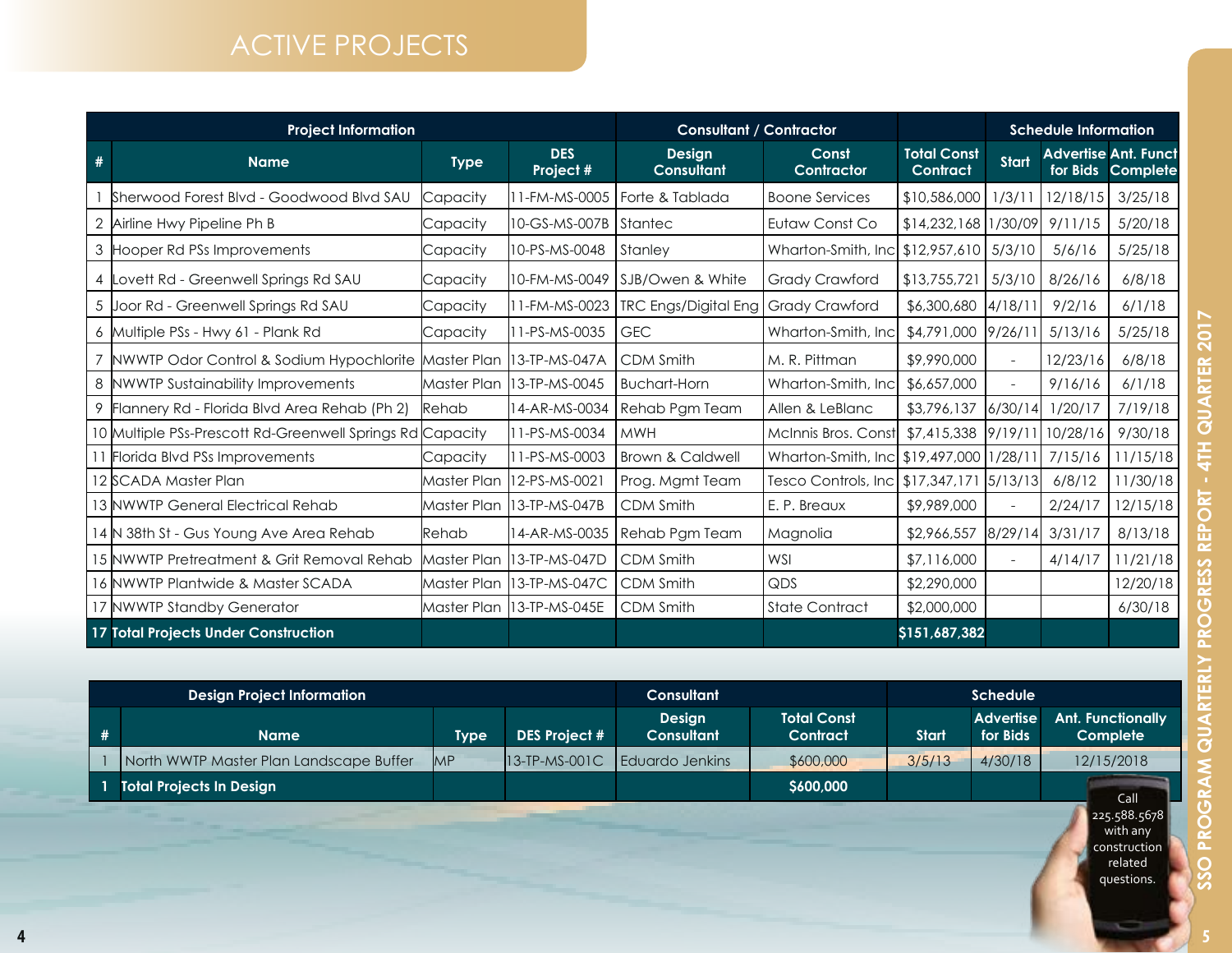#### COMPLETED PROJECTS

#### Completed Projects

97 Program projects have been completed for a construction value of nearly \$1.1 billion, reducing SSOs across the City/Parish. This means that 99% of projects are either completed or under construction.

The map at right shows completed projects in blue and remaining project work in red. As the projects reach completion, the remaining work will result in a functional reduction of SSOs.

Upon completion on the SSO Program's 115 projects, the system will:

- have more than 500 pump stations in operation to pump wastewater to treatment plants
- Two wastewater treatment plants to treat wastewater so that it may safely be reintroduced to the water system
- Nearly 2,000 miles of separate gravity and pressure sewer systems
- More than 28,000 inspected and rehabilitated manholes
- Ground storage facilities to store 120 million gallons of wastewater awaiting processing
- Feature odor control buffers and systems to reduce smells
- Feature improved aesthetics of sewer infrastructure through new fencing
- A standby power system at all pump station sites
- A computerized monitoring system (Supervisory Control and Data Acquisition - SCADA) to help monitor the system 24 hours a day, 7 days a week